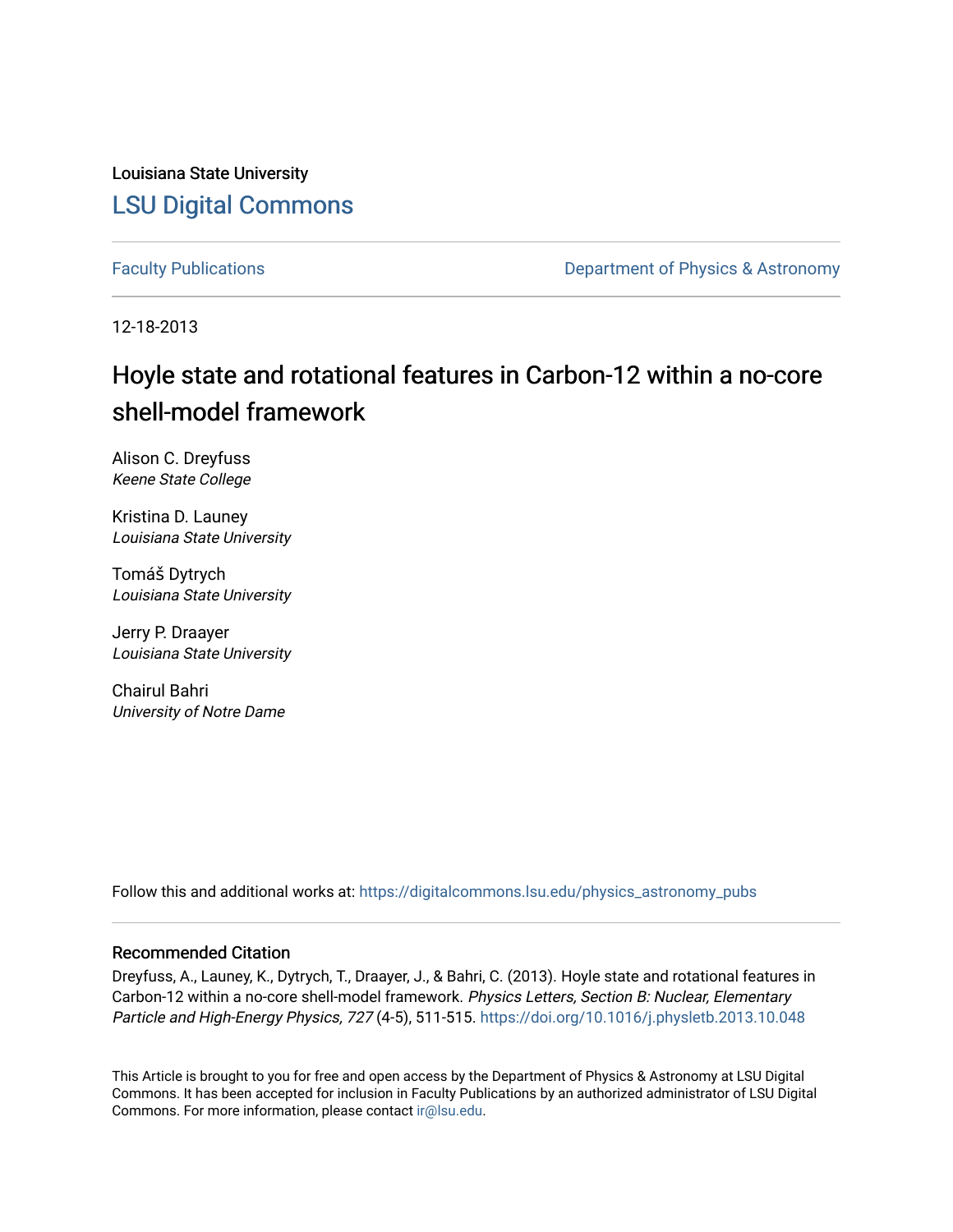## Hoyle state and rotational features in Carbon-12 within a no-core shell model framework

Alison C. Dreyfuss

Keene State College, Keene, New Hampshire 03435, USA

Kristina D. Launey, Tomáš Dytrych, and Jerry P. Draayer

Department of Physics and Astronomy, Louisiana State University, Baton Rouge, LA 70803, USA

Chairul Bahri

Department of Physics, University of Notre Dame, Notre Dame, Indiana 46556-5670, USA

By using only a fraction of the model space extended beyond current no-core shell-model limits and a many-nucleon interaction with a single parameter, we gain additional insight within a symmetryguided shell-model framework, into the many-body dynamics that gives rise to the ground state rotational band together with phenomena tied to alpha-clustering substructures in the low-lying states in <sup>12</sup>C, and in particular, the challenging Hoyle state and its first  $2^+$  and  $4^+$  excitations. For these states, we offer a novel perspective emerging out of no-core shell-model considerations, including a discussion of associated nuclear deformation and matter radii. This, in turn, provides guidance for ab initio shell models by informing key features of nuclear structure and the interaction.

Our present-day knowledge of various phenomena of astrophysical significance, such as nucleosynthesis, the evolution of primordial stars in the Universe, and X-ray bursts depends on reaction rates for the stellar triple- $\alpha$  process, which can considerably affect, e.g., results of core-collapse supernovae simulations and stellar evolution models, predictions regarding X-ray bursts, as well as estimates of carbon production in asymptotic giant branch (AGB) stars [\[1\]](#page-5-0). These rates, in turn, are greatly influenced by accurate measurements and theoretical predictions of several important low-lying states in <sup>12</sup>C, including the second  $0^+_2$  (Hoyle) state and its  $2^+$ excitation that continues to foster debate in experimental studies [\[2–](#page-5-1)[7\]](#page-5-2). Further challenges relate to the longrecognized alpha-cluster substructure of these states that has been explored within cluster-tailored [\[8,](#page-5-3) [9\]](#page-5-4) or selfconsistent [\[10\]](#page-5-5) microscopic framework, but has hitherto precluded an accurate – from first principles (ab initio) – no core shell-model (NCSM) description [\[11\]](#page-5-6). Only recently, first ab initio state-of-the-art calculations have been attempted using lattice effective field theory (EFT) [\[12\]](#page-5-7).

In this letter, we report on a first study of these phenomena in <sup>12</sup>C within a no-core shell-model framework with essentially no limitation on the number of harmonic oscillator (HO) shells included in the model space. While such model spaces remain inaccessible by ab initio shell models, we are able to address a long-standing challenge [\[13\]](#page-5-8), namely, understanding highly-deformed spatial configurations from a shell-model perspective. This is achieved by down-selecting, first, to the most physically relevant nuclear configurations and, second, to pieces of the nucleon-nucleon  $(NN)$  interaction that enter in commonly used nuclear potentials [\[14,](#page-5-9) [15\]](#page-5-10).

We emphasize that the goal of the present study is to

inform key features of nuclear structure and the interaction, and hence, to provide guidance needed for ab initio shell model approaches. To do so, we retain simplicity by focusing on two essential pieces, namely, the longrange part of the central nuclear force and a spin-orbit term, while excluding from the present analysis various interaction terms, such as short-range and tensor forces. The latter are indispensable for accurate descriptions, but appear to be of secondary importance to the present study, as suggested by the reasonably close agreement of the model outcome with experiment and ab initio results in smaller spaces. The outcome further points to the need for simple many-body interactions beyond twobody realistic ones for a description of large-deformation and cluster phenomena, and manifests an indication that achieving ab initio descriptions is within the reach of the NCSM. The latter, in turn, will bring forward an accurate reproduction and reliable prediction of energy spectra and associated transition rates that majorly impact astrophysical studies.

In particular, this study allows one to gain further insight into the many-body dynamics, including the physically relevant deformation and particle-hole configurations, that gives rise to the ground state  $(q.st.)$  rotational band (the lowest  $0^+$ ,  $2^+$  and  $4^+$  states) together with low-lying states suggested to have a cluster structure  $(0<sub>2</sub><sup>+</sup>$  Hoyle state and its  $2<sup>+</sup>$  and  $4<sup>+</sup>$  excitations), as well as a third low-lying  $0_3^+$  state in <sup>12</sup>C. We focus on excitation energies and other observables such as matter rms radii, electric quadrupole moments and E2 transition rates, as well as compare to wavefunctions obtained by ab initio shell-model calculations using a realistic NN interaction. With no parameter adjustment, the present model we find is also extensible to other light nuclei, as demonstrated [\[16\]](#page-5-11), for example, for the g.st. rotational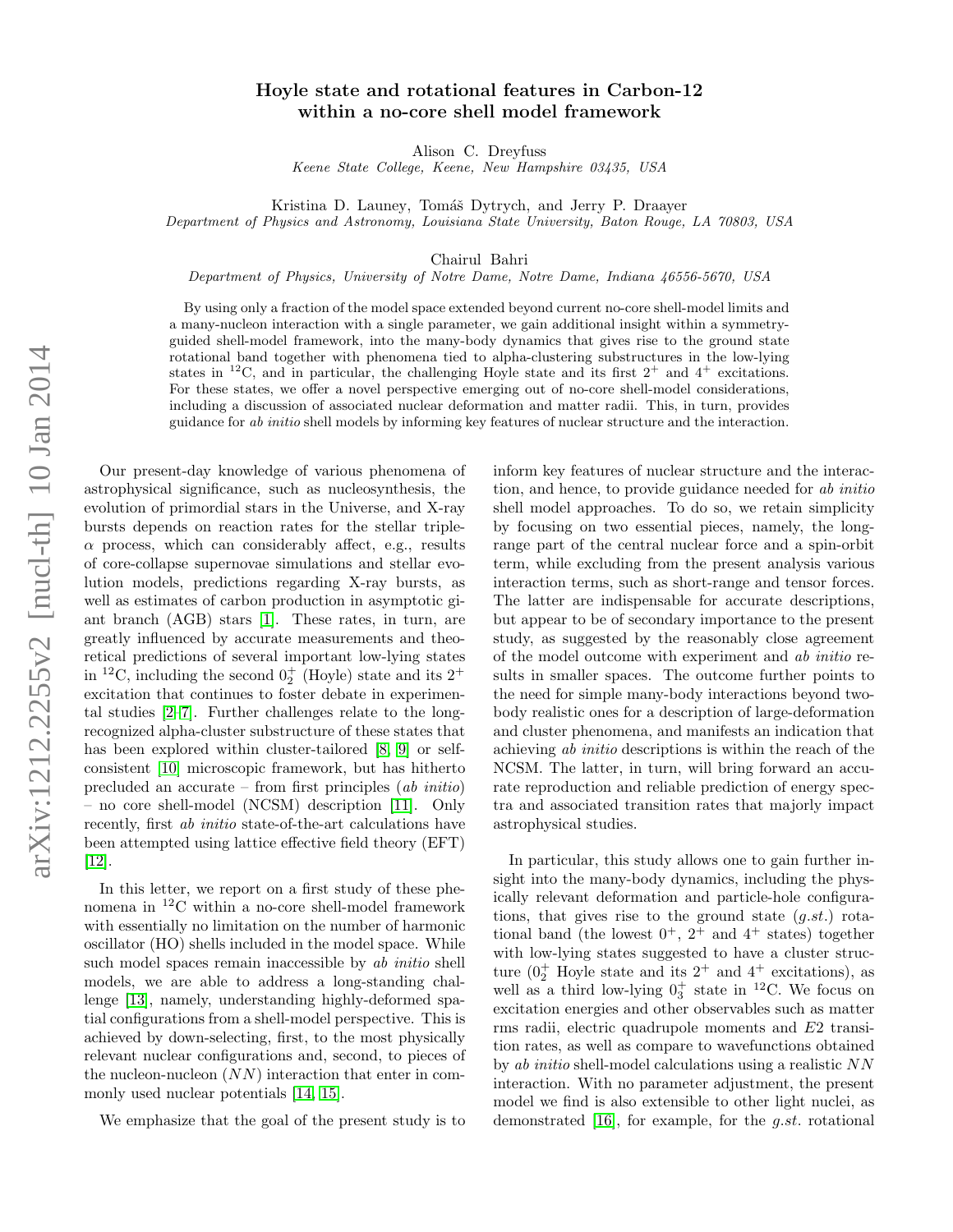band of  ${}^{8}$ Be (and its low-lying  $0^{+}$  states) as well as of  $^{22}$ Ne and  $^{22,24}$ Mg.

Symmetry-adapted shell-model framework. – We employ the no-core symplectic model (NCSpM) for symmetry-preserving interactions with  $Sp(3, \mathbb{R})$  the underpinning symmetry [\[17\]](#page-5-12). This symmetry is found inherent to nuclear dynamics – a result we have demonstrated in an analysis of large-scale ab initio NCSM applications for  ${}^{12}$ C and  ${}^{16}$ O [\[18\]](#page-5-13). The model offers a microscopic description of A nucleons in terms of mixed deformation configurations and associated rotations [\[19\]](#page-5-14), directly related to particle relative (with respect to the center of mass, CM) position and momentum coordinates,  $\mathbf{r}_i$  and  $\mathbf{p}_i$ , with  $i = 1, \ldots, A$ . It has been successfully applied to <sup>20</sup>Ne [\[20\]](#page-5-15) with a <sup>16</sup>O core, as wells as to <sup>166</sup>Er using the Davidson potential [\[21\]](#page-5-16). It is a microscopic realization of the Bohr-Mottelson collective model [\[15\]](#page-5-10), as well as a multiple HO shell generalization of Elliott's SU(3) model [\[14\]](#page-5-9).

The NCSpM utilizes a symplectic basis (for details, see  $[22]$ , which is related – via a unitary transformation – to the three-dimensional HO  $(m\text{-scheme})$  many-body basis used in the NCSM [\[23\]](#page-5-18). The NCSM basis is constructed using HO single-particle states. It is characterized by the  $\hbar\Omega$  oscillator strength and by the cutoff in total excitation oscillator quanta,  $N_{\text{max}}$ . Indeed, the NCSpM employed within a full model space up through  $N_{\text{max}}$ , will coincide with the NCSM for the same  $N_{\text{max}}$  cutoff. It is therefore clear that the present study, while downselecting to the most relevant configurations, provides the first shell-model calculations carried beyond current NCSM limits. These important configurations are chosen among all possible symplectic  $Sp(3, \mathbb{R})$  irreducible representations (irreps) within the model space.

The  $Sp(3, \mathbb{R})$  irreps divide the space into 'vertical slices' that are comprised of basis states of definite  $(\lambda \mu)$  quantum numbers of  $SU(3)$  (Fig. [1\)](#page-2-0) linked to the intrinsic quadrupole deformation [\[24\]](#page-5-19). E.g., the simplest cases,  $(0 0)$ ,  $(\lambda 0)$ , and  $(0 \mu)$ , describe spherical, prolate, and oblate deformation, respectively, while a general nuclear state is typically a superposition of several hundred various triaxial deformation configurations. The basis states are built over a bandhead (Fig. [1,](#page-2-0) Set I) by consecutive  $2\hbar\Omega$  1p-1h (1-particle-1-hole) excitations (Fig. [1,](#page-2-0) Set II), together with a smaller  $2\hbar\Omega$  2p-2h (two particles a shell up) correction for eliminating the spurious CM motion (not shown in the figure). In the NCSpM, to eliminate the spurious CM motion, we use symplectic generators constructed in relative coordinates with respect to the CM. These generators are used to build the basis, the interaction, the many-particle kinetic energy operator, as well as to evaluate observables.

For the purposes of this study, we utilize a microscopic many-body interaction suitable for large- $N_{\text{max}}$  no-core shell model applications. Specifically, along with the usual spin-orbit term, we employ an elementary form tied



<span id="page-2-0"></span>FIG. 1:  $Sp(3, \mathbb{R})$  irreps (slices) that comprise the spin-zero model space used for the <sup>12</sup>C NCSpM calculations. Basis states  $(\lambda \mu)$  of a slice are built by  $2\hbar\Omega$  1p-1h monopole or quadrupole excitation (Set II) over a bandhead. The symplectic bandhead (Set I) is a SU(3)-coupled many-body state with a given nucleon distribution over the HO shells. The corresponding HO energy of this nucleon configuration together with the bandhead deformation,  $(\lambda_{\sigma} \mu_{\sigma})$ , serve to label the symplectic irrep.

to a long-range expansion of the nucleon-nucleon central force  $V(|\mathbf{r}_i - \mathbf{r}_j|)$  [\[25\]](#page-5-20) kept as simple as possible by considering the most relevant degrees of freedom for a description of deformed spatial configurations [\[14,](#page-5-9) [15\]](#page-5-10),

<span id="page-2-1"></span>
$$
H_{\gamma} = \sum_{i=1}^{A} \left( \frac{\mathbf{p}_i^2}{2m} + \frac{m\Omega^2 \mathbf{r}_i^2}{2} \right) + \frac{\chi}{2} \frac{(e^{-\gamma Q \cdot Q} - 1)}{\gamma} - \kappa \sum_{i=1}^{A} l_i \cdot s_i.
$$
\n(1)

This Hamiltonian is given in terms of particle coordinates relative to the CM, with  $Q_{(2\mathcal{M})} = \sum_{i=1}^{A} q_{(2\mathcal{M})i} =$  $\sum_i \sqrt{16\pi/5} r_i^2 Y_{(2\mathcal{M})}(\hat{\mathbf{r}}_i)$  the mass quadrupole moment and with  $\frac{1}{2}Q \cdot Q = \frac{1}{2} \sum_i q_i \cdot (\sum_j q_j)$  the interaction of each particle with the total quadrupole moment of the sys- $\text{tem}^1$ . Interactions that preserve the Sp(3, R) symmetry, such as  $H_{\gamma}$  with no spin-orbit term, do not mix symplectic vertical slices, as well as greatly facilitate the use of a group-theoretical apparatus and analytical expressions for the Hamiltonian matrix elements, which, in turn, renders large  $N_{\text{max}}$  spaces manageable. Indeed,  $Sp(3, \mathbb{R})$ -

<sup>&</sup>lt;sup>1</sup> Although a technical detail, it is important to note that  $Q \cdot Q$  in [\(1\)](#page-2-1) denotes the  $Q \cdot Q - \langle Q \cdot Q \rangle_n$  interaction, where the  $\langle Q \cdot Q \rangle_n$ term is subtracted from  $Q \cdot Q$  to eliminate a spurious shift in the zero-point energy by the average contribution,  $\langle Q \cdot Q \rangle_n$ , of  $Q \cdot Q$ within the subspace of  $n$  HO excitations [\[26,](#page-5-21) [27\]](#page-5-22).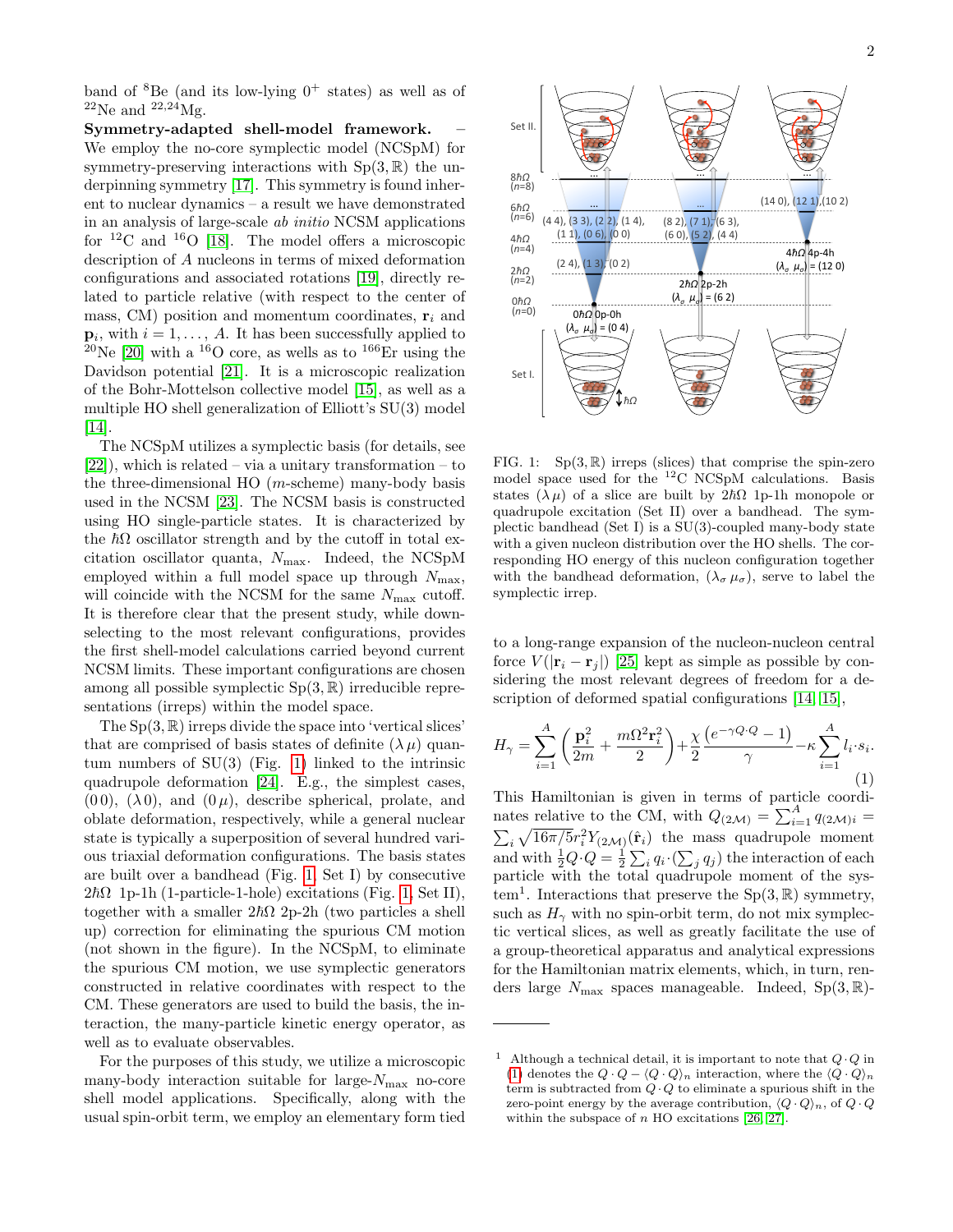

<span id="page-3-0"></span>FIG. 2: NCSpM energy spectrum of <sup>12</sup>C. Experimental data is from [\[32\]](#page-5-23), except the latest results for  $0_3^+$  [\[4\]](#page-5-24) and the states above the Hoyle state,  $4^+$  [\[33\]](#page-5-25) and  $2^+$  [\[7\]](#page-5-2) (with a shaded area showing the energy range from  $[2-6]$  $[2-6]$ ).  $B(E2)$  transition rates are in W.u.; theoretical uncertainties are estimated for a  $\pm 60\%$  deviation of the Hoyle state energy.

symmetric Hamiltonians are particularly suitable to capture the essential characteristics of the low-energy nuclear kinematics and dynamics. The reason is that such Hamiltonians can include the many-particle kinetic energy,  $\sum_i \mathbf{p}_i^2/(2m)$ , the HO potential,  $\sum_i m\Omega^2 \mathbf{r}_i^2/2$ , as well as terms dependent on Q and on the orbital momentum,  $\mathbf{L} = \sum_i \mathbf{r}_i \times \mathbf{p}_i$ .

The  $H_{\gamma}$  introduces simple but important many-body interactions that enter in a prescribed hierarchical way given in powers of a small positive parameter  $\gamma$ , the only adjustable parameter in the model. The NCSpM, with  $H_{\gamma}$ , reduces to the established Elliott model in the limit of a single valence shell and zero  $\gamma$  and  $\kappa$ , where it was shown to effectively describe rotational features of light nuclei [\[14\]](#page-5-9). A successful extension to multiple shells has been achieved and applied to the  $^{24}Mg$  g.st. rotational band [\[28\]](#page-5-27), where an interaction given as a polynomial in Q up through  $(Q \cdot Q)^2$  was employed. Such an interaction directly ties to our effective Hamiltonian [\(1\)](#page-2-1). Indeed, while higher-order terms in  $Q \cdot Q$  of Eq. [\(1\)](#page-2-1) account for a renormalization of the  $\chi$  coupling constant as shown in Ref. [\[29\]](#page-5-28), they become quickly negligible for a reasonably small  $\gamma$  and, e.g., for <sup>12</sup>C, we find only one term (three terms), besides  $Q \cdot Q$ , to be sufficient for the g.st. (Hoyle state).

Collective features in  ${}^{12}C$ . – The low-lying energy spectrum and eigenstates for  ${}^{12}$ C were calculated using the NCSpM with  $H_{\gamma}$  of Eq. [\(1\)](#page-2-1) with the empirical estimates  $\hbar\Omega \approx 41/A^{1/3} = 18$  MeV and  $\kappa \approx 20/A^{2/3} = 3.8$ MeV (e.g., see [\[15\]](#page-5-10)). We fix the coupling constant  $\chi$  by  $\hbar\Omega$  and take it to decrease with increasing N, the total HO quanta, by using the relation derived by Rowe [\[30\]](#page-5-29),  $\chi = \frac{\hbar \Omega}{4N}$  to a leading order. This derivation for  $\chi$ is based on self-consistent arguments and is used in an  $Sp(3, \mathbb{R})$ -based study of cluster states of <sup>16</sup>O [\[31\]](#page-5-30).

The results are shown for  $N_{\text{max}} = 20$ , which we found sufficient to yield convergence. This  $N_{\rm max}$  model space is

<span id="page-3-1"></span>TABLE I: NCSpM point-particle rms matter radii and electric quadrupole moments for  ${}^{12}$ C compared to experimental (experimentally deduced) data. See text for a comparison to  $r_{\rm rms}$  predictions of other models.

|                                                    | matter $r_{\rm rms}$ , fm |                           | $Q, e \, \text{fm}^2$ |               |
|----------------------------------------------------|---------------------------|---------------------------|-----------------------|---------------|
|                                                    | Expt.                     | NCSpM Expt.               |                       | <b>NCSpM</b>  |
| $0_{qs}^+$                                         | $(2.43(2)^{a})$           | 2.43(1)                   |                       |               |
| $0^+_2$ (Hoyle)                                    | $2.89(4)^{b*}$            | 2.93(5)                   |                       |               |
| $0^{+}_{3}$                                        | N/A                       | 2.78(4)                   |                       |               |
| $2^{+}_{1}$                                        | $2.36(4)^{b*}$            | $2.42(1) +6(3)^d +5.9(1)$ |                       |               |
| $2^+$ above $0^+_2$ 3.07(13) <sup>c*</sup> 2.93(5) |                           |                           | $N/A$ $-21(1)$        |               |
| $4^{+}_{1}$                                        | N/A                       | 2.41(1)                   |                       | $N/A$ +8.0(3) |
| $4^+$ above $0^+_2$                                | N/A                       | 2.93(5)                   | N/A                   | $-26(1)$      |

<sup>a</sup>Ref. [\[35\]](#page-5-31); <sup>b</sup>Ref. [\[36\]](#page-5-32); <sup>c</sup>Ref. [\[37\]](#page-5-33); and <sup>*d*</sup>Ref. [\[32\]](#page-5-23).<br>\*Experimentally deduced, based on model-dependent analyses of diffraction scattering;  $0_{gs}^{+}$   $r_{\rm rms} = 2.34$  fm.

further reduced by selecting the most relevant symplectic irreps of total dimensionality of  $6.6 \times 10^3$ . These irreps (vertical slices) include symplectic excitations that start at the  $0\hbar\Omega$  0p-0h (0.4),  $2\hbar\Omega$  2p-2h (6.2), and  $4\hbar\Omega$  4p-4h  $(120)$  bandheads of total spin  $S = 0$  (proton and neutron spins  $S_{\text{p,n}} = 0$ ) (Fig. [1\)](#page-2-0), as well as two 0 $\hbar\Omega$  0p-0h (12) bandheads of  $S = 1$  with  $S_{p(n)} = 0(1)$  and 1(0). In comparison to the experimental energy spectrum (Fig. [2\)](#page-3-0), the outcome reveals that, for  $\gamma = 1.7 \times 10^{-4}$ , the 0p-0h and 4p-4h symplectic irreps track with the rotational bands of the g.st. and Hoyle state, respectively, while the lowest  $2p-2h$   $0^+$  is found to lie above the other two  $0^+$  states, close to the 10-MeV  $0^+$  resonance observed in <sup>12</sup>C. Clearly, we find no other  $0^+$  state lying below the calculated Hoyle state for the  $\gamma$  chosen, even if all  $0\hbar\Omega$  symplectic irreps were included in the  $N_{\text{max}} = 20$ model space. And further, e.g., for  $2\hbar\Omega$  (24),  $4\hbar\Omega$  (82), (44), and (06),  $6\hbar\Omega$  (140), as well as  $8\hbar\Omega$  (160), the lowest state  $(0^+)$  lies much higher than 30 MeV. We note that the symmetry-mixing spin-orbit term is turned on only for the symplectic bandheads (up through  $N_{\text{max}} = 8$ ) in this study). Neglecting the spin-orbit force results in a rather compressed spectrum. This is similar to the findings of early cluster models, which remedy this by allowing for alpha-cluster dissociation due to a spin-orbit force as discussed in Ref. [\[34\]](#page-5-34).

The model with the selected  $\gamma$  successfully reproduces other observables for <sup>12</sup>C that are informative of the state structure, such as  $r_{\rm rms}$  point-particle matter rms radii,  $Q$ electric quadrupole moments (Table [I\)](#page-3-1) and  $B(E2)$  transition strengths (Fig. [2\)](#page-3-0). Theoretical uncertainties in this study are estimated for a  $\pm 60\%$  deviation of the Hoyle state energy. This large tolerance corresponds to only  $-8\%$  to 15% variation in  $\gamma$  and, practically, has no considerable effect on these observables, e.g., it results in a 0.3-1.6\%  $(2.3-10\%)$  variation for radii  $(E2)$  transition strengths). The NCSpM finds a quite reasonable matter rms radius for the  $q.st.$  (Table [I\)](#page-3-1). Interestingly, our cal-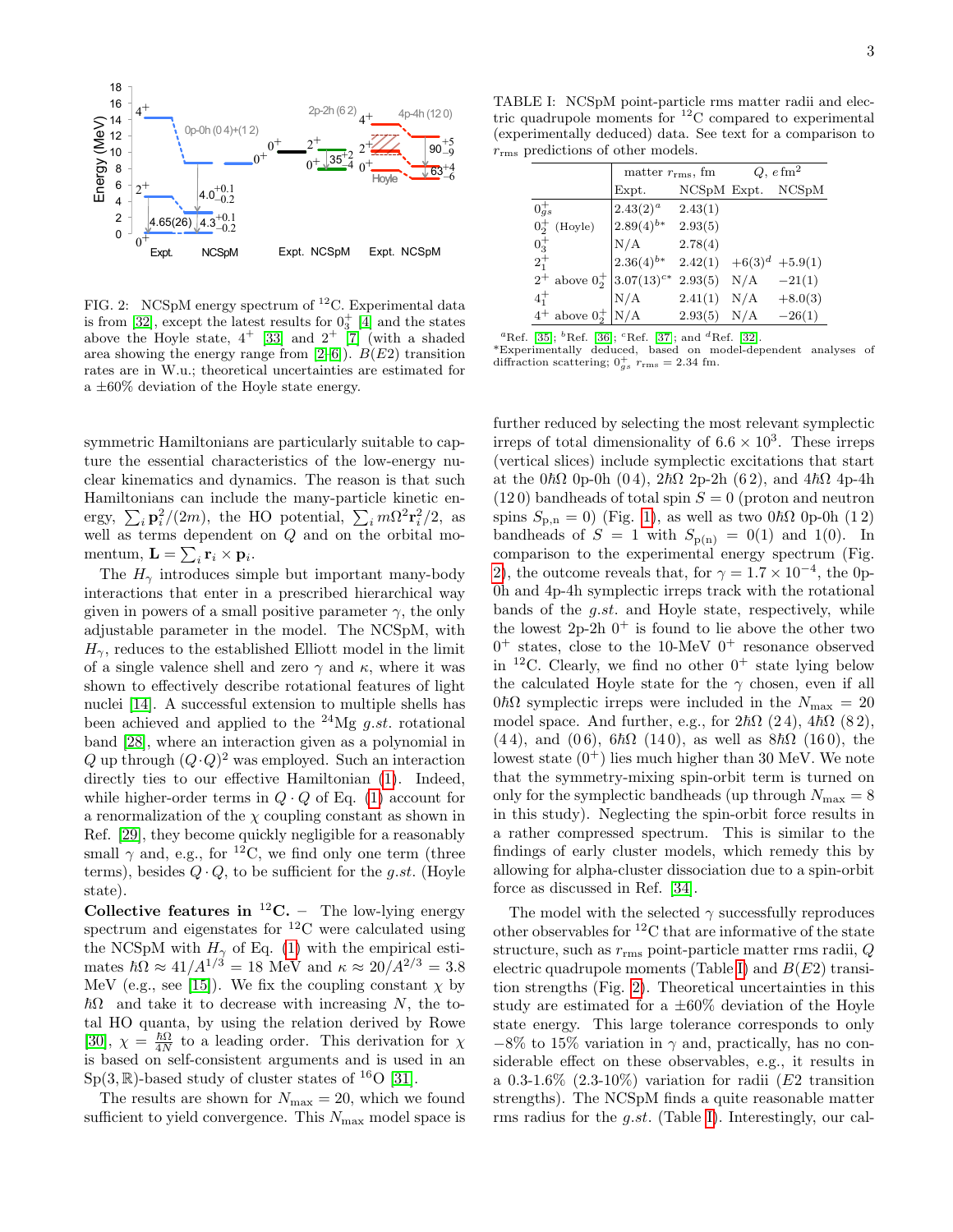

<span id="page-4-0"></span>FIG. 3: Probability distribution for  ${}^{12}$ C vs. the *n* total excitations of (a) the ground state (left) and Hoyle state (right) as calculated by NCSpM in  $N_{\text{max}} = 20$ , and (b) the ground state as calculated by NCSpM (left) and SA-NCSM (right) for  $N_{\text{max}} = 6$  and  $\hbar \Omega = 18$  MeV. Dominant deformation modes (with probability amplitude  $\geq 1\%$ ), specified by  $(\lambda \mu)$ , are also shown.

culations yield matter  $r_{\rm rms} = 2.93$  fm for the Hoyle state, 1.2 times larger than that of the ground state. While this result drastically differs from predictions of cluster models, e.g., 3.38 fm [\[8\]](#page-5-3), 3.83 fm [\[38\]](#page-6-0) and 4.31 fm [\[39\]](#page-6-1), it is close to a recent value deduced from experiment, 2.89(4) fm [\[36\]](#page-5-32), as well as tracks with the ab initio lattice EFT results at a leading order, 2.4(2) fm [\[12\]](#page-5-7).

Furthermore, the model yields a  $Q_{2^+_1}$  very close to the experimental value, and a large negative one for the  $2^+$ above the Hoyle state (Table [I\)](#page-3-1) indicating a substantial prolate deformation for the Hoyle and  $2^+$  states. Such a deformation, albeit not so pronounced, has been also suggested by the ab initio lattice EFT [\[12\]](#page-5-7). This is also supported by the wavefunction distribution for the g.st. and Hoyle-state rotational bands (see, Fig. [3a](#page-4-0) for the lowest 0 <sup>+</sup> states). Namely, while the predominant component of the 0p-0h states is at  $0\hbar\Omega$  (n = 0) and manifests an evident oblate shape [as indicated by the  $(\lambda \mu) = (0.4)$ and (1 2) deformation labels], the Hoyle-state band peaks around  $8\hbar\Omega$  (n = 8) with a clear evidence for a prolate deformation with (16 0) being the largest contribution. Moreover, the Hoyle state emerges from a 4p-4h shellmodel configuration, that is, the (12 0) bandhead (Fig. [1,](#page-2-0) set I) is realized by an alpha-particle configuration – spatially spherical  $(0 0)$ , spin zero, and isospin zero – in each of the three lowest HO shells (implying spatial displacement). This together with the strong prolate deformation of this state supports an underlying alpha-particle cluster structure.

The NCSpM  $B(E2; 2^+ \rightarrow 0^+)$  estimates are also found to agree with experiment for the g.st. band, and with the value of 62.5 W.u. of Ref. [\[9\]](#page-5-4) for the Hoyle-state band (Fig. [2\)](#page-3-0). However, nonzero interband  $B(E2; 0<sub>2</sub><sup>+</sup> \rightarrow$  $2<sub>1</sub><sup>+</sup>$ ) and  $M(E0; 0<sub>2</sub><sup>+</sup> \to 0<sub>1</sub><sup>+</sup>)$  strengths can only result from



<span id="page-4-1"></span>FIG. 4: Dependence of the <sup>12</sup>C NCSpM energy spectrum on (a) the model space  $(N_{\text{max}})$  for  $\gamma = 1.7 \times 10^{-4}$  and (b) on the  $\gamma$  parameter for  $N_{\rm max}=20.$ 

mixing of  $Sp(3, \mathbb{R})$  irreps, which requires a symmetrybreaking interaction. But this can enter perturbatively, as less than a  $2\%$  mixing of the  $(120)$  irrep into the  $(04)$ irrep can already yield the correct order of magnitude, namely,  $B(E2; 0_2^+ \rightarrow 2_1^+) = 8.4$  W.u. and  $M(E0; 0_2^+ \rightarrow$  $0_1^+$  = 2.1 e fm<sup>2</sup> as compared to experiment, 8.0(11) W.u. and  $5.4(2)$  e fm<sup>2</sup> [\[32\]](#page-5-23), respectively. Estimates of the latter include 6.53  $e \text{ fm}^2$  [\[8\]](#page-5-3), 3(1)  $e \text{ fm}^2$  [\[12\]](#page-5-7), and 6.7  $e \text{ fm}^2$  [\[9\]](#page-5-4).

**Comparison to** ab initio results.  $-$  A close similarity is observed when the NCSpM wavefunctions of the  $q.st$ . rotational band are compared to ab initio results for the same  $\hbar\Omega = 18$  and  $N_{\text{max}} = 6$  model space (Fig. [3b](#page-4-0)). This space appears to be reasonable for these states for both models. In particular, we compare to wavefunctions obtained in the symmetry-adapted no-core shell model (SA-NCSM) [\[40\]](#page-6-2) with bare JISP16 realistic interaction [\[41\]](#page-6-3). The SA-NCSM utilizes an SU(3)-coupled basis, which yields conventional NCSM wavefunctions [\[23\]](#page-5-18), but realized in terms of the  $(\lambda \mu)$  deformation labels. The close agreement shows that among all possible configurations present in the SA-NCSM, only the states of the (0 4) and then (1 2) symplectic slices appear dominant. And if the SA-NCSM model space is reduced to only the spin components used in this study,  $S_pS_nS = 000$ , 011, and 101, NCSpM observables as g.st. matter rms radius and  $Q_{2_1^+}$  reproduce the *ab initio* counterparts as much as 80-90% and 70-90%, respectively, for the same  $\hbar\Omega$  and  $N_{\text{max}} = 2, 4$  and 6. This suggests that the interaction used in NCSpM has effectively captured a good portion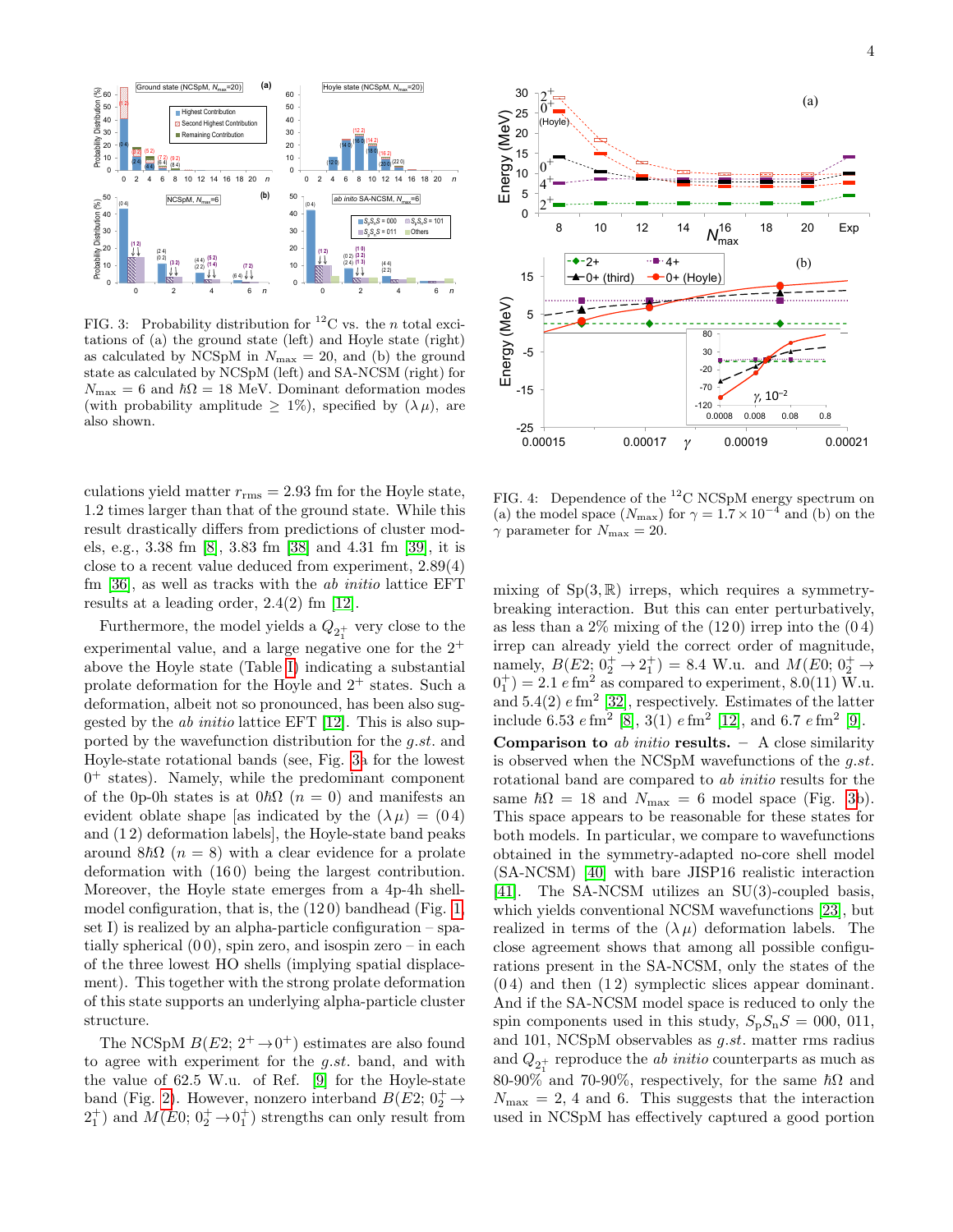of the underlying physics of the realistic interaction important to the low-energy nuclear dynamics.

For the Hoyle state and its rotational band, larger spaces are needed, e.g., nonnegligible configurations extend to  $N_{\text{max}} = 18$  (Fig. [3a](#page-4-0) for the  $0^+$  state), which is within a reach of next-generation ab initio NCSM models. For comparison, recent ab initio  $N_{\text{max}} = 8 \text{ NCSM}$ calculations, while achieving a remarkable reproduction of the g.st. rotational band, yield the second  $0^+$  and  $2^+$ states around 13 MeV and 15 MeV, respectively [\[11\]](#page-5-6), thus believed not to be associated with the Hoyle state but with higher-lying states of that spin-parity. Indeed, consistent with ab initio observations, the NCSpM outcome demonstrates a large sensitivity of the energy of the Hoyle state and its  $2^+$  excitation on the model space (Fig. [4a](#page-4-1)). Finally, the additional degree of freedom associated with the  $\gamma$  model parameter is in fact substantially limited by  $0_2^+$  and  $0_3^+$  and there is only a small window of reasonable  $\gamma$  values (Fig. [4b](#page-4-1)), where observables are also found in agreement with experiment: for  $\gamma$  from  $10^{-2}$  to  $10^{-5}$ , e.g.,  $0_{g,st.}^+$  and  $0_2^+$  rms radii increase 1.4 times, as well as  $B(E2; 2^+_1 \rightarrow 0^+_{g.st.})$  and  $Q_{2^+_1}$  increase four times.

In short, we carried forward a no-core shell-model study with a many-nucleon interaction to further unveil the underlying physics behind various phenomena important to the low-energy nuclear dynamics of  ${}^{12}C$ . We showed, for the first time, how both collective states and states suggested to have cluster-like substructures emerge out of a fully microscopic, shell-model framework, thereby providing a novel and essential perspective on the controversial Hoyle state.

We thank Pieter Maris, James P. Vary, David J. Rowe, Catherine M. Diebel, and Moshe Gai for useful discussions. This work was supported by the U.S. NSF (OCI-0904874), the U.S. DOE [\(de-sc0005248](http://arxiv.org/abs/de-sc/0005248) & DE-FG02- 95ER-40934), and the SURA. ACD acknowledges support by the U.S. NSF (grant 1004822) through the REU Site in Dept. of Physics & Astronomy at LSU. We acknowledge LONI for providing HPC resources.

- <span id="page-5-0"></span>[1] H. O. U. Fynbo et al., Nature 433, 136 (2005).
- <span id="page-5-1"></span>[2] M. Freer et al., Phys. Rev. C 76, 034320 (2007); M. Freer et al. ibid. 80, 041303 (2009).
- [3] S. Hyldegaard et al., Phys. Rev. C 81, 024303 (2010).
- <span id="page-5-24"></span>[4] M. Itoh *et al.*, Phys. Rev. C 84, 054308 (2011).
- [5] W. R. Zimmerman, N. E. Destefano, M. Freer, M. Gai, and F. D. Smit, Phys. Rev. C 84, 027304 (2011).
- <span id="page-5-26"></span>[6] Ad. R. Raduta et al., Phys. Letts. B 705, 65 (2011).
- <span id="page-5-2"></span>[7] W. R. Zimmerman et al., Phys. Rev. Lett. 110, 152502 (2013).
- <span id="page-5-3"></span>[8] M. Chernykh, H. Feldmeier, T. Neff, P. von Neumann-Cosel, and A. Richter, Phys. Rev. Lett. 98, 032501 (2007).
- <span id="page-5-4"></span>[9] D. T. Khoa, D. C. Cuonga, Y. Kanada-En'yo, Phys. Letts. B 695, 469 (2011).
- <span id="page-5-5"></span>[10] A. S. Umar, J. A. Maruhn, N. Itagaki, and V. E. Oberacker, Phys. Rev. Lett.104, 212503 (2010).
- <span id="page-5-6"></span>[11] R. Roth, J. Langhammer, A. Calci, S. Binder, and P. Navratil, Phys. Rev. Lett. 107, 072501 (2011).
- <span id="page-5-7"></span>[12] E. Epelbaum, H. Krebs, D. Lee, and Ulf-G. Meissner, Phys. Rev. Lett. 106, 192501 (2011); E. Epelbaum et al., Phys. Rev. Lett. 109, 252501 (2012).
- <span id="page-5-8"></span>[13] P. J. Ellis and T. Engeland, Nucl. Phys. A144, 161 (1970); T. Engeland and P. J. Ellis, Nucl. Phys. A181, 368 (1972); Y. Suzuki and K. T. Hecht, Nucl. Phys. A455, 315 (1986).
- <span id="page-5-9"></span>[14] J. P. Elliott, Proc. Roy. Sot. A245, 128 (1958); *ibid.* A245, 562 (1958); J. P. Elliott and M. Harvey, ibid. A272, 557 (1962).
- <span id="page-5-10"></span>[15] A. Bohr and B. R. Mottelson, Nuclear Structure, Benjamin, New York, Vol. 1 (1969) & Vol. 2 (1974); B. R. Mottelson, Nobel Lectures, Physics 1971-1980, World Scientific Publishing Co., Singapore (1992).
- <span id="page-5-11"></span>[16] K. D. Launey, T. Dytrych, J. P. Draayer, G. K. Tobin, M. C. Ferriss, D. Langr, A. C. Dreyfuss, P. Maris, J. P. Vary, and C. Bahri, Proceedings of the 5th International Conference on "Fission and properties of neutron-rich nuclei", ICFN5, World Scientific Publishing Co., to be published (2013).
- <span id="page-5-12"></span>[17] G. Rosensteel and D. J. Rowe, Phys. Rev. Lett. 38, 10 (1977).
- <span id="page-5-13"></span>[18] T. Dytrych, K. D. Sviratcheva, C. Bahri, J. P. Draayer, and J. P. Vary, Phys. Rev. Lett. 98, 162503 (2007).
- <span id="page-5-14"></span>[19] G. Rosensteel and D. J. Rowe, Ann. Phys. 126, 343 (1980).
- <span id="page-5-15"></span>[20] J. P. Draayer, K. J. Weeks and G. Rosensteel, Nucl. Phys. A413,215 (1984).
- <span id="page-5-16"></span>[21] C. Bahri and D. J. Rowe, Nucl. Phys. A 662, 125 (2000).
- <span id="page-5-17"></span>[22] T. Dytrych, K. D. Sviratcheva, J. P. Draayer, C. Bahri, and J. P. Vary, J. Phys. G: Nucl. Part. Phys. 35, 123101 (2008).
- <span id="page-5-18"></span>[23] P. Navrátil, J. P. Vary, and B. R. Barrett, Phys. Rev. Lett. 84, 5728 (2000); B.R. Barrett, P. Navrátil and J.P. Vary, Prog. Part. Nucl. Phys. 69, 131 (2013); P. Maris, J. P. Vary and P. Navrátil, Phys. Rev. C 87, 014327 (2013).
- <span id="page-5-19"></span>[24] G. Rosensteel and D. J. Rowe, Ann. Phys. N.Y. 104, 134 (1977); Y. Leschber and J. P. Draayer, Phys. Letts. B 190, 1 (1987); O. Castaños, J. P. Draayer, and Y. Leschber, Z. Phys 329, 33 (1988).
- <span id="page-5-20"></span>[25] M. Harvey, Adv. Nucl. Phys. 1, 62 (1968).
- <span id="page-5-21"></span>[26] G. Rosensteel and J. P. Draayer, Nucl. Phys. A436, 445 (1985).
- <span id="page-5-22"></span>[27] O. Castaños and J. P. Draayer, Nucl. Phys. A491, 349 (1989).
- <span id="page-5-27"></span>[28] D. R. Peterson and K. T. Hecht, Nucl. Phys. A344, 361 (1980).
- <span id="page-5-28"></span>[29] R. Le Blanc, J. Carvalho, M. Vassanji, and D.J. Rowe, Nucl. Phys. A452, 263 (1986).
- <span id="page-5-29"></span>[30] D. J. Rowe, Phys. Rev. 162, 866 (1967).
- <span id="page-5-30"></span>[31] D. J. Rowe, G. Thiamova, and J. L. Wood, Phys. Rev. Lett. 97, 202501 (2006).
- <span id="page-5-23"></span>[32] F. Ajzenberg-Selove and J.H. Kelley, Nucl. Phys. A506, 1 (1990).
- <span id="page-5-25"></span>[33] M. Freer et al., Phys. Rev. C 83 (2011).
- <span id="page-5-34"></span>[34] Y. Kanada-En'yo, Phys. Rev. Lett. 81, 5291 (1998).
- <span id="page-5-31"></span>[35] I. Tanihata et al., Phys. Rev. Lett. 55, 2676 (1985).
- <span id="page-5-32"></span>[36] A. N. Danilov, T. L. Belyaeva, A. S. Demyanova, S. A. Goncharov, and A. A Ogloblin, Phys. Rev. C 80, 054603 (2009).
- <span id="page-5-33"></span>[37] A. A Ogloblin, T. L. Belyaeva, A. N. Danilov, A. S. De-